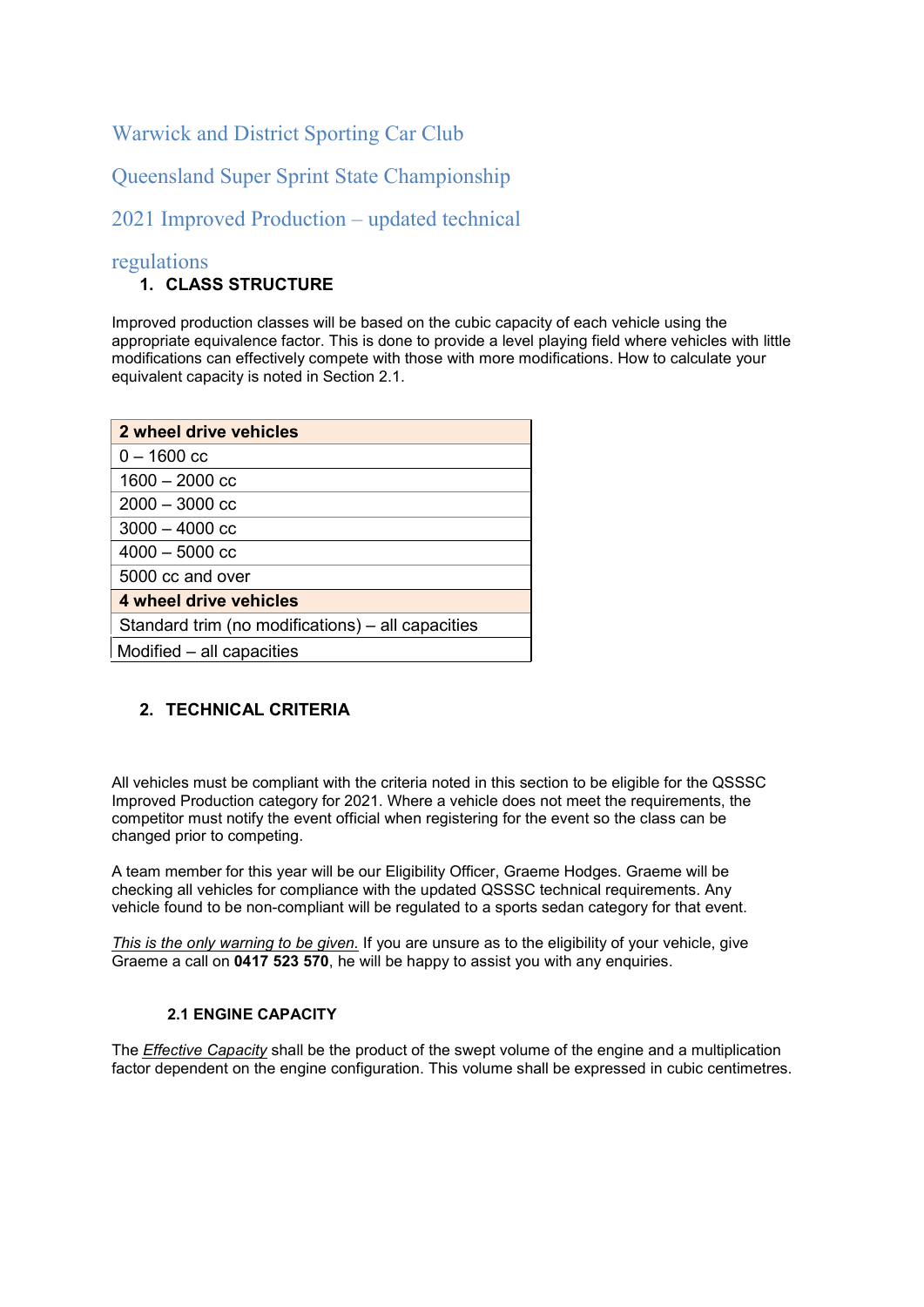The equivalence factors shall be:

| Piston engine normally aspirated | 1.00 |
|----------------------------------|------|
| Piston engine supercharged       | 1.70 |
| Rotary engine normally aspirated | 1.80 |
| Rotary engine supercharged       | 3.06 |
| Piston diesel supercharged       | 1.50 |

Example: I have a car with a 1600 cc piston engine that is fitted with a turbo. After applying the multiplication factor of 1.70 (piston engine supercharged), the Effective Capacity is 2720 cc.

## 2.2 BLOCK

The engine block must have the same number of cylinders/rotors and the same configuration as was standard or available as a manufacturer's option for that particular model (e.g. in line, horizontally opposed).

The block must be from the same manufacturer (e.g. Ford, GMH, and Nissan) as the original Automobile.

Example: You cannot exchange a straight six with a V6.

## 2.3 ROTARY ENGINES

A reciprocating engine may be interchanged with a twin rotor rotary engine from the same manufacturer in the following Automobiles: Mazda 1200 coupe, Capella, 808, 929 (pre-1978), 121 (RWD).

A rotary engine may utilise peripheral porting but only in the capacity to which the vehicle was originally fitted.

The rotor housings, intermediate and end plates shall be identifiable as mass produced Mazda items. Only engines identified as 10A, 12A or 13B are permitted. Such engines must not be exclusively from evolution/racing models.

Example: I have a Mazda 808 which is the equivalent to the RX3. The Rx3 ran both the 10A and 12A engine over its lifetime. Therefore, I could not install a 13B peripheral port engine in this vehicle and be compliant with this section, only a 13B bridge port or lesser porting could be accepted.

## 2.4 SUPERCHARGING

Supercharging or turbo charging is permitted under the following conditions:

A restrictor plate is required unless the vehicle remains in standard trim to that of the production vehicle variant and the original ECU and all components associated with the induction system and remains operable and unmodified. Boost controllers are not permitted on standard trim vehicles.

Where a supercharging system is added to a vehicle, or an original supercharging system has been modified from standard, the following conditions are applicable:

For vehicles utilising a turbo, a restrictor must be fitted that the maximum internal diameter of the air intake into the compressor is to comply with the table below.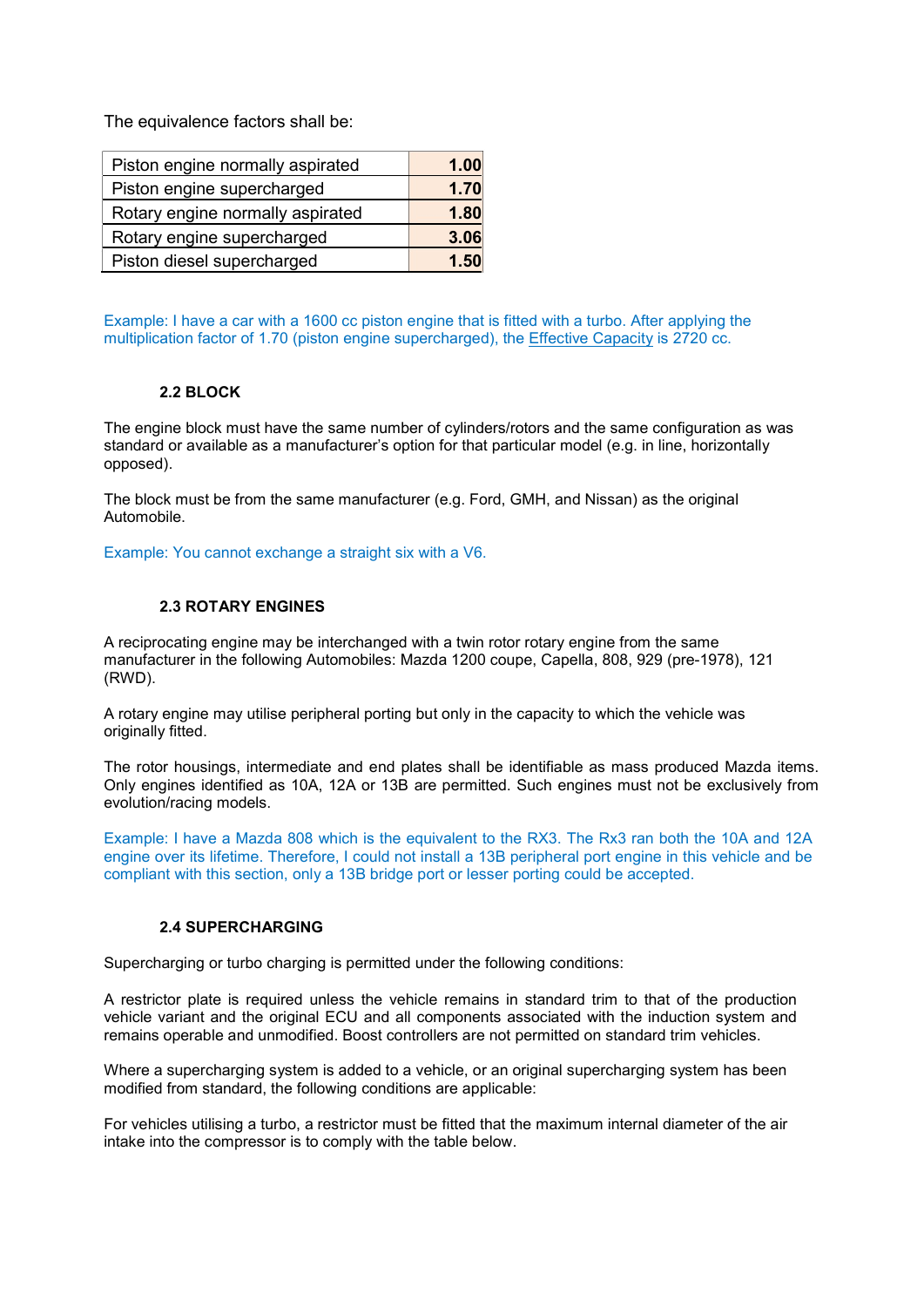A restricting orifice must be fitted to the inlet prior to the supercharging device so that all air used in the combustion process of the engine must pass through the orifice.

Multiple supercharger installations are only permitted when fitted as standard to the vehicle. The original number and type of device shall be retained.

Example: my vehicle was originally fitted with a twin turbo engine. I could not exchange the primary turbo for a Roots type blower and have a secondary turbo, and remain compliant with this section.

Applicable for each automobile regardless of driven wheel type (i.e. 2WD, RWD, 4WD)

| <b>Single Supercharging Device</b>                           |                                      |  |  |  |
|--------------------------------------------------------------|--------------------------------------|--|--|--|
| Maximum restrictor internal diameter (mm)                    | <b>Automobile Racing Weight (kg)</b> |  |  |  |
| 36                                                           | up to 1225                           |  |  |  |
| 37                                                           | 1226 to 1325                         |  |  |  |
| 38                                                           | 1326 to 1425                         |  |  |  |
| 39                                                           | 1426 and over                        |  |  |  |
| <b>Multiple Supercharging Device - fitted to each device</b> |                                      |  |  |  |
| Maximum restrictor internal diameter (mm)                    | <b>Automobile Racing Weight (kg)</b> |  |  |  |
| 27                                                           | up to 1450                           |  |  |  |
| 28                                                           | 1451 and over                        |  |  |  |

#### 2.5 REAR DECK SPOILERS

It is permitted to fit a rear deck spoiler to the boot lid or hatch which complies with the following:

No part of it is further than 125mm from the nearest original body work, it does not exceed the extremity of the side coachwork or bumper.

## 2.6 REAR WING

A rear wing may be fitted, or be replaced by a wing with following maximum dimensions.

Any longitudinal cross section of the wing, including mounting brackets and any end plates, must be contained within a vertical square 200mm long by 200mm high at any point on its length. The maximum difference in vertical height of the wing from its lowest point to its highest, including mounts and any end plates, is 200mm.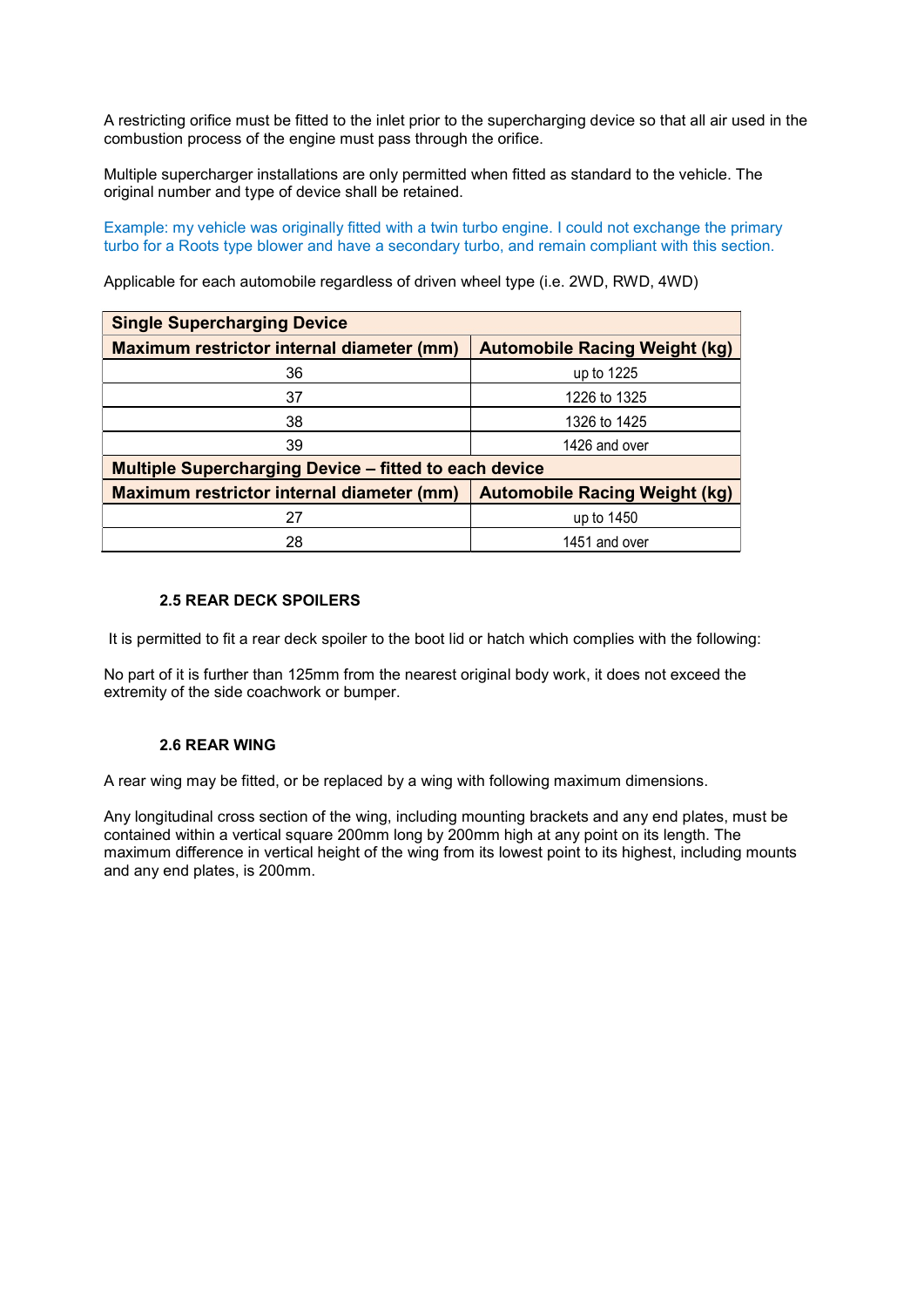## 2.7 WHEELS AND TYRES

Wheels are free subject to the following:

| <b>Capacity</b> | <b>Wheel and Tyre Size</b> |                                                |                             |                   |                   |               |
|-----------------|----------------------------|------------------------------------------------|-----------------------------|-------------------|-------------------|---------------|
| class (cc)      | <b>Pre '86</b>             |                                                |                             | <b>Post '86</b>   |                   |               |
|                 | Max.                       | <b>Max. Wheel</b>                              | <b>Min. Tyre</b>            | <b>Max. Wheel</b> | <b>Max. Wheel</b> | Min. Tyre     |
|                 | Wheel                      | <b>Diameter</b><br>(refer Note                 | <b>Aspect</b>               | <b>Width</b>      | <b>Diameter</b>   | <b>Aspect</b> |
|                 | <b>Width</b>               | $\left( \begin{matrix} 1 \end{matrix} \right)$ | <b>Ratio</b><br>(refer Note |                   |                   | <b>Ratio</b>  |
|                 |                            |                                                | 2)                          |                   |                   |               |
| 3001-6000       | 8"                         | 15"                                            | 50                          | 9"                | No Limit          | No Limit      |
| $0 - 3000$      | 7"                         | 15"                                            | 50                          | 8"                | No Limit          | No Limit      |

NOTE 1: The maximum wheel diameter for an automobile fitted with a piston engine of 6 or more cylinders is 16"

NOTE 2: For Automobiles with a piston engine of six (6) or more cylinders the minimum aspect ratio is 45%

## 2.8 WHEEL ARCH FLARES

It is permitted to add wheel arch flares, provided that the increase in the total width of the coachwork is less than 100mm, as measured above the corresponding wheel centrelines. No part of the flare is permitted to extend further than 200mm from the original wheel arch opening. The operation of any door must not be affected.

## 2.9 WHEEL TRACK

The track dimension is free save that the upper part of the tyre, down to the flange over the wheel hub centre must be within the perimeter of the Automobile when viewed vertically from above.

#### 2.10 SUSPENSION

The vehicle must be fitted with the same type of bushing that was fitted standard. Modern elastomer bushings may be substituted for original rubber bushings.

Rose joint bushings are not permitted unless fitted by the manufacturer.